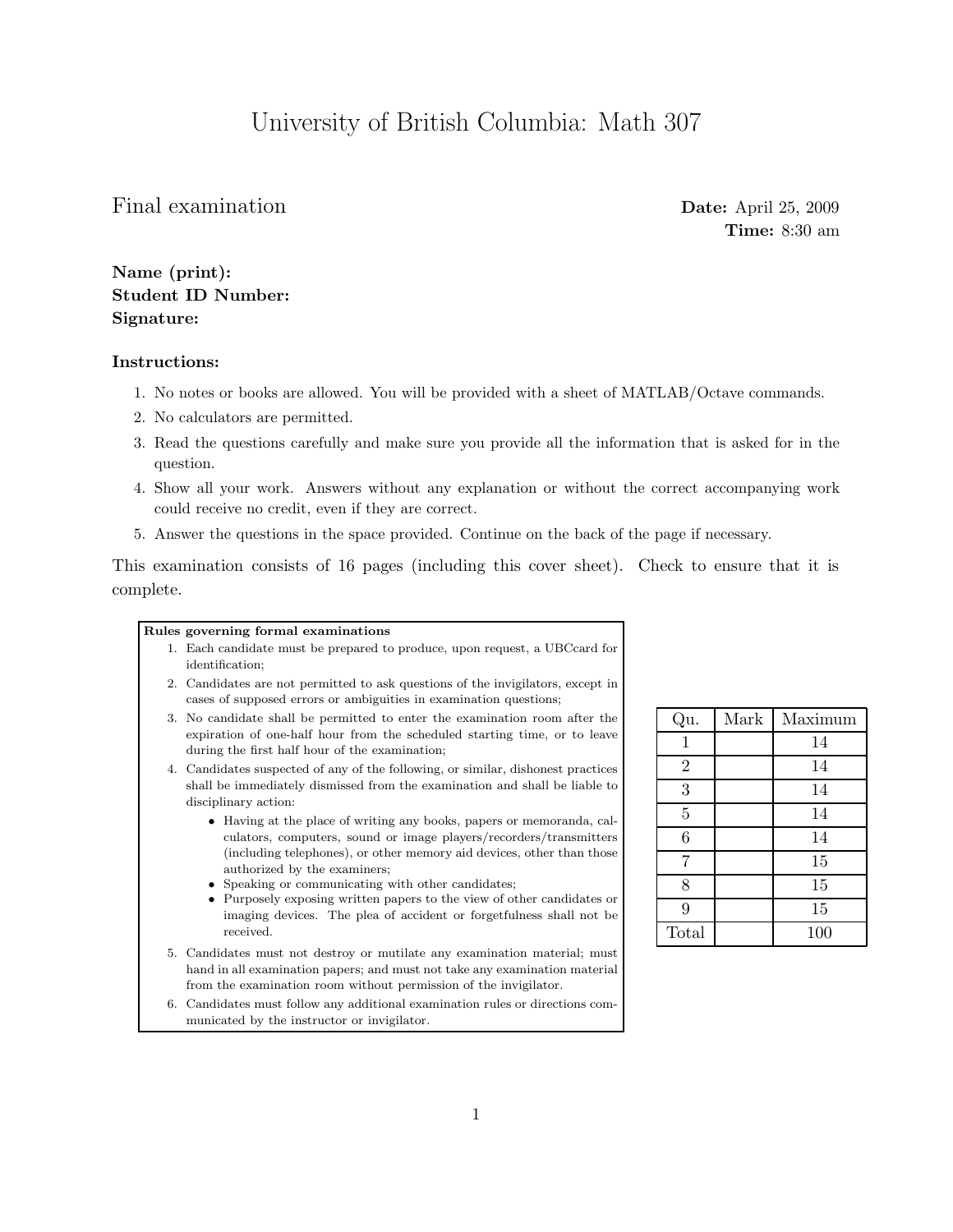[14] 1. (a) Calculate the 1- and 2-norms of the following vectors:

 $\mathbf{a} = (2, -3, 1)$  and  $\mathbf{b} = (2 + 3i, 2 - 3i).$ 

(b) Define the matrix norm for a matrix A.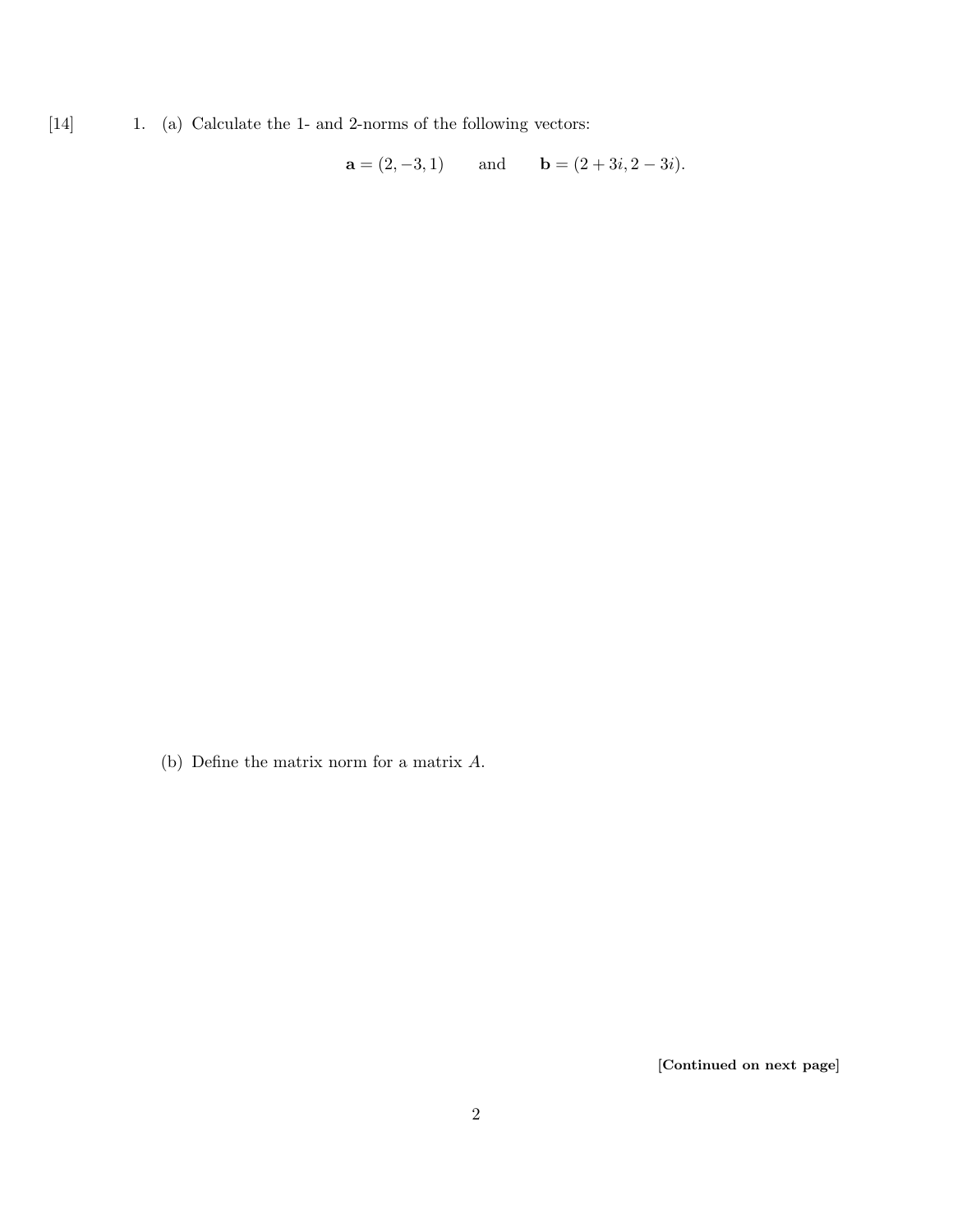(c) Given the matrix

$$
A = \begin{bmatrix} -10 & 0 & 0 \\ 0 & -3.5 & 0 \\ 0 & 0 & 0.5 \end{bmatrix}
$$

Determine the matrix norm of  $A$  and  $\text{cond}(A)$ .

(d) In trying to solve the equation  $A\mathbf{x} = \mathbf{b}$ , where A is the matrix in part (c), you are able to measure **b** with an accuracy of  $\|\Delta\mathbf{b}\|/\|\mathbf{b}\| \leq 0.1$ . What is the largest possible relative error  $\|\Delta\mathbf{x}\|/\|\mathbf{x}\|$  in your solution for  $\mathbf{x} ?$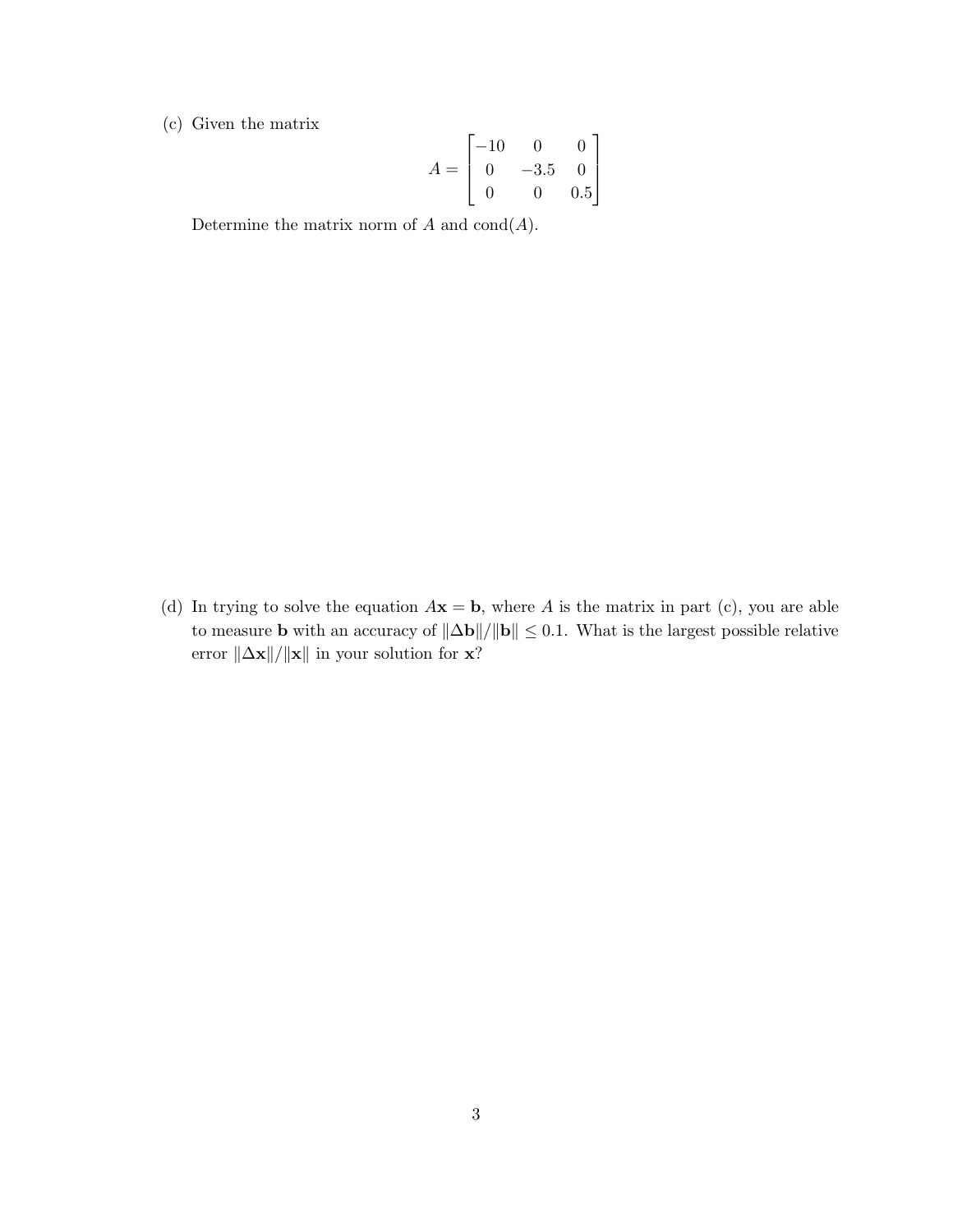[14] 2. (a) A cubic spline  $f(x)$  interpolating three points  $(x_1, y_1)$ ,  $(x_2, y_2)$  and  $(x_3, y_3)$  can be written as

$$
f(x) = \begin{cases} p_1(x) & \text{if } x_1 \le x \le x_2 \\ p_2(x) & \text{if } x_2 \le x \le x_3 \end{cases}
$$

where  $p_1(x)$  and  $p_2(x)$  are polynomials. What conditions do these polynomials have to satisfy?

(b) Write down a matrix equation that you would need to solve in order to find the cubic spline passing through the points  $(1, 2)$ ,  $(2, 4)$ , and  $(3, 3)$ .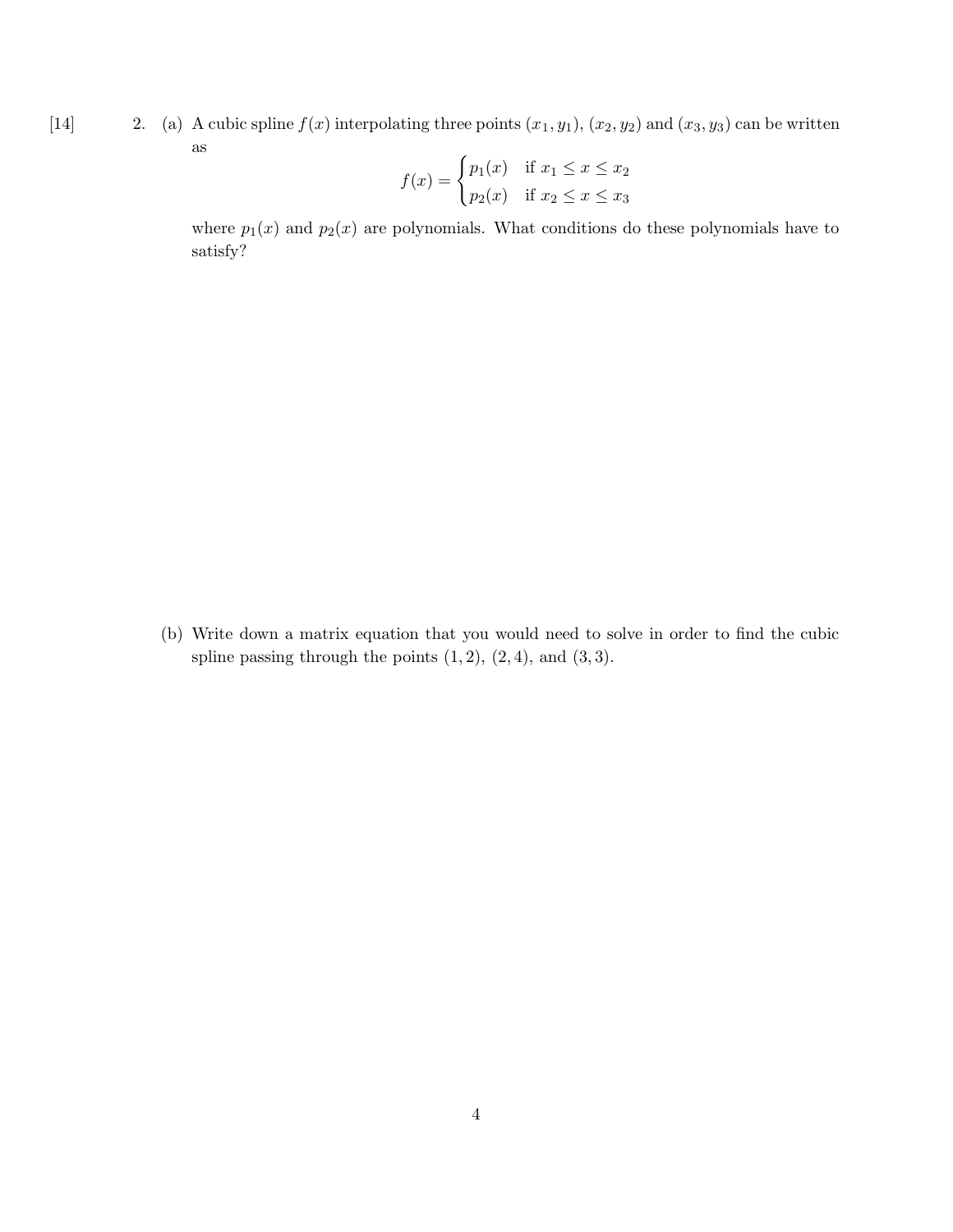[14] 3. Let

$$
\mathbf{v}_1 = \begin{bmatrix} 1 \\ 0 \\ 1 \\ 0 \end{bmatrix}, \quad \mathbf{v}_2 = \begin{bmatrix} 1 \\ 2 \\ 0 \\ 1 \end{bmatrix}, \quad \mathbf{v}_3 = \begin{bmatrix} 1 \\ 1 \\ -1 \\ -1 \end{bmatrix}.
$$

(a) Write down a  $4 \times 3$  matrix A such that the equation  $A\mathbf{c} = \mathbf{0}$  has a non-zero solution  $\mathbf{c}$ if and only if  $\mathbf{v}_1$ ,  $\mathbf{v}_2$  and  $\mathbf{v}_3$  are linearly dependent.

(b) Explain how you could use MATLAB/Octave to determine whether  $\mathbf{v}_1$ ,  $\mathbf{v}_2$  and  $\mathbf{v}_3$  are linearly dependent. What output would tell you that the vectors are independent?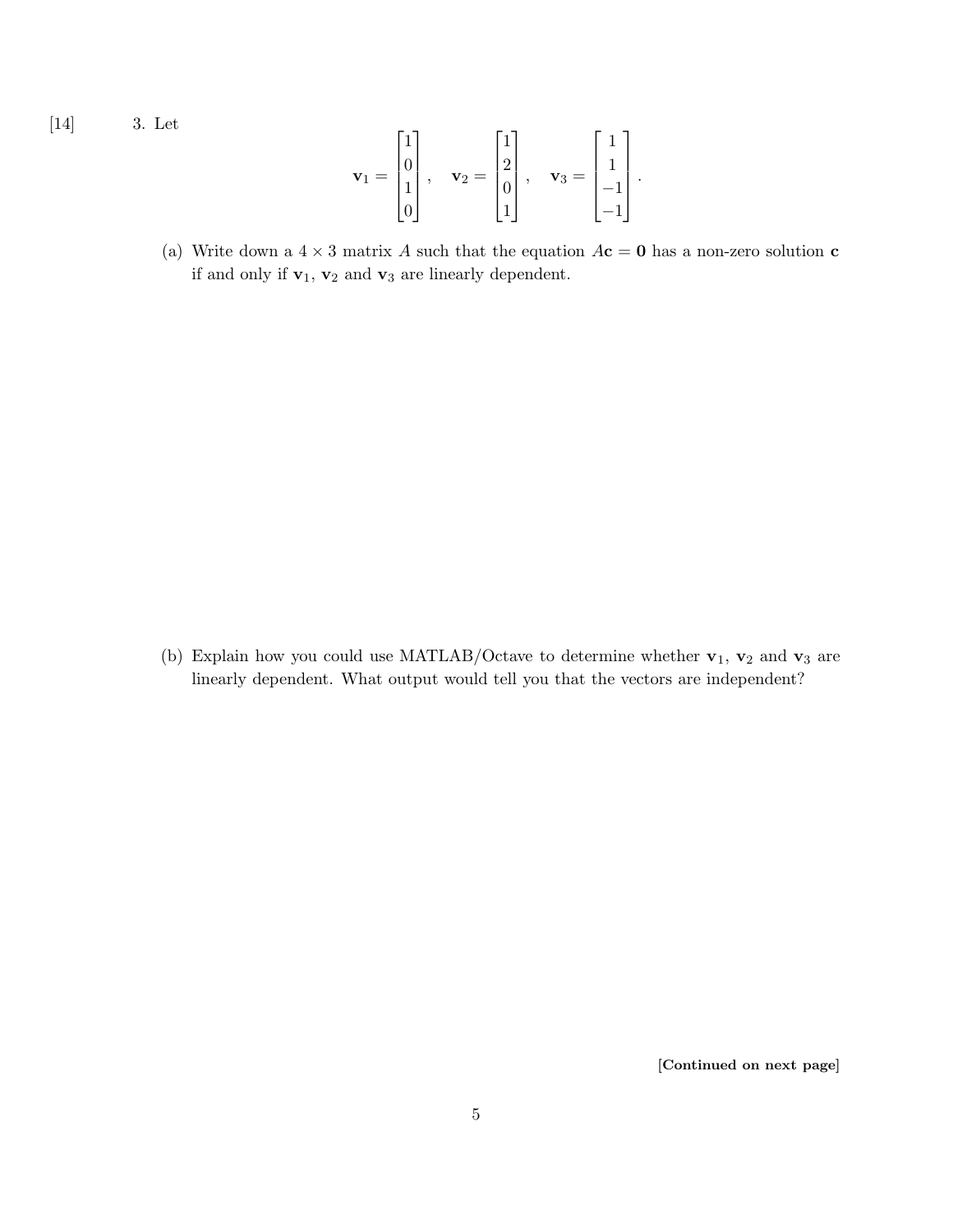(c) Given that  $\mathbf{v}_1$ ,  $\mathbf{v}_2$  and  $\mathbf{v}_3$  are in fact linearly independent, what MATLAB/Octave commands compute the projection of  $\sqrt{ }$  1 1 1 1 1  $\begin{array}{c} \n\downarrow \\
\downarrow \\
\downarrow\n\end{array}$ onto the span of  $v_1$ ,  $v_2$  and  $v_3$ ?

| (d) What MATLAB/Octave commands compute the projection of $\begin{bmatrix} 1 \\ 1 \end{bmatrix}$ onto the direction |  |
|---------------------------------------------------------------------------------------------------------------------|--|
| orthogonal to $v_1$ , $v_2$ and $v_3$ ?                                                                             |  |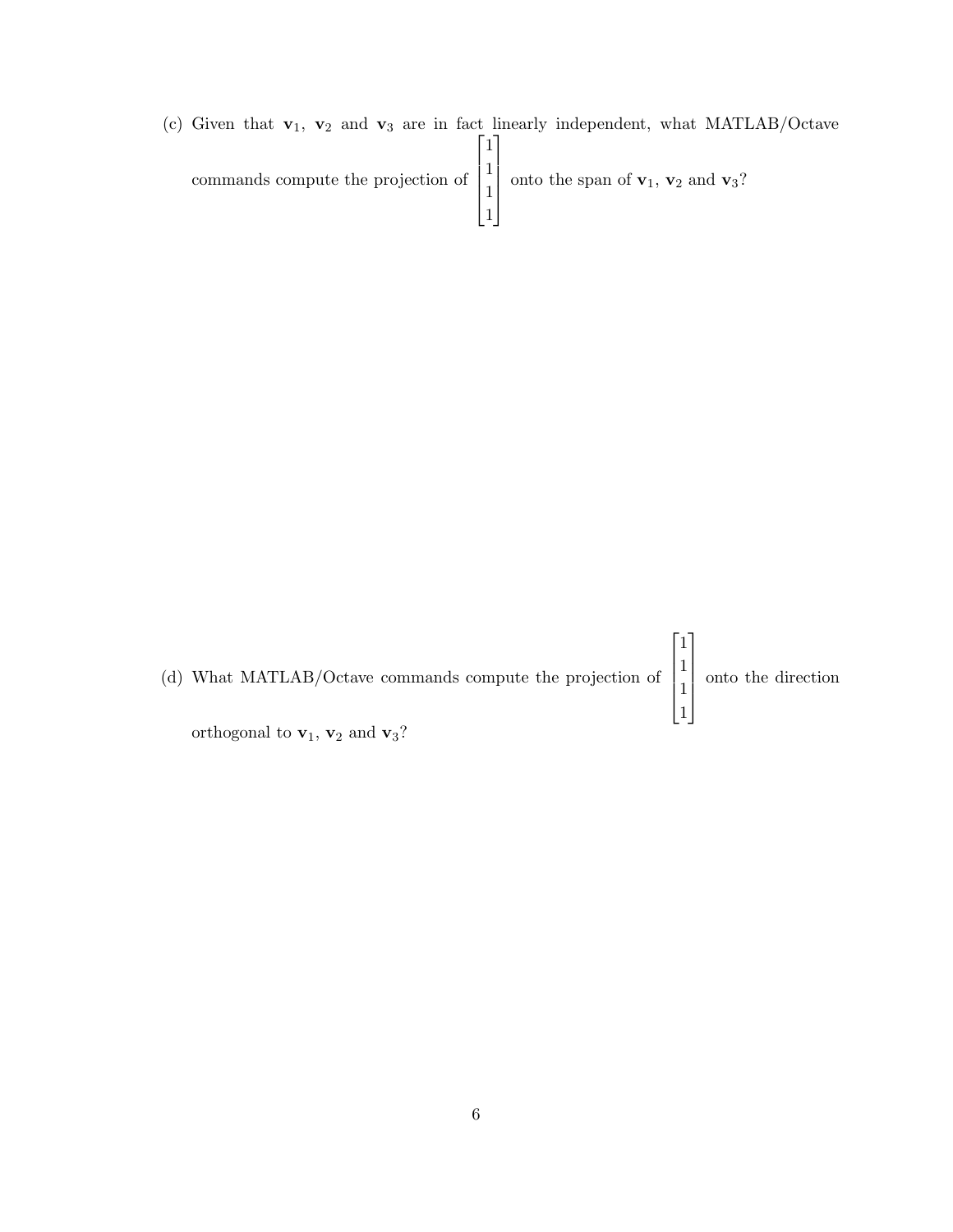

so that the incidence matrix of the resulting graph is given by

|  | $\begin{bmatrix} -1 & 1 & 0 & 0 & 0 & 0 \ 0 & -1 & 1 & 0 & 0 & 0 \ 0 & 0 & 0 & 1 & -1 & 0 \ 0 & 0 & 0 & 0 & -1 & 1 \ 0 & -1 & 0 & 0 & 1 & 0 \ 0 & 0 & -1 & 0 & 0 & 1 \ \end{bmatrix}$ | $\begin{bmatrix} 0 & 1 \end{bmatrix}$ |  |
|--|---------------------------------------------------------------------------------------------------------------------------------------------------------------------------------------|---------------------------------------|--|

(b) Suppose the resulting graph represents a resistor network with all resistances equal to 1. Write down down the Laplacian matrix L.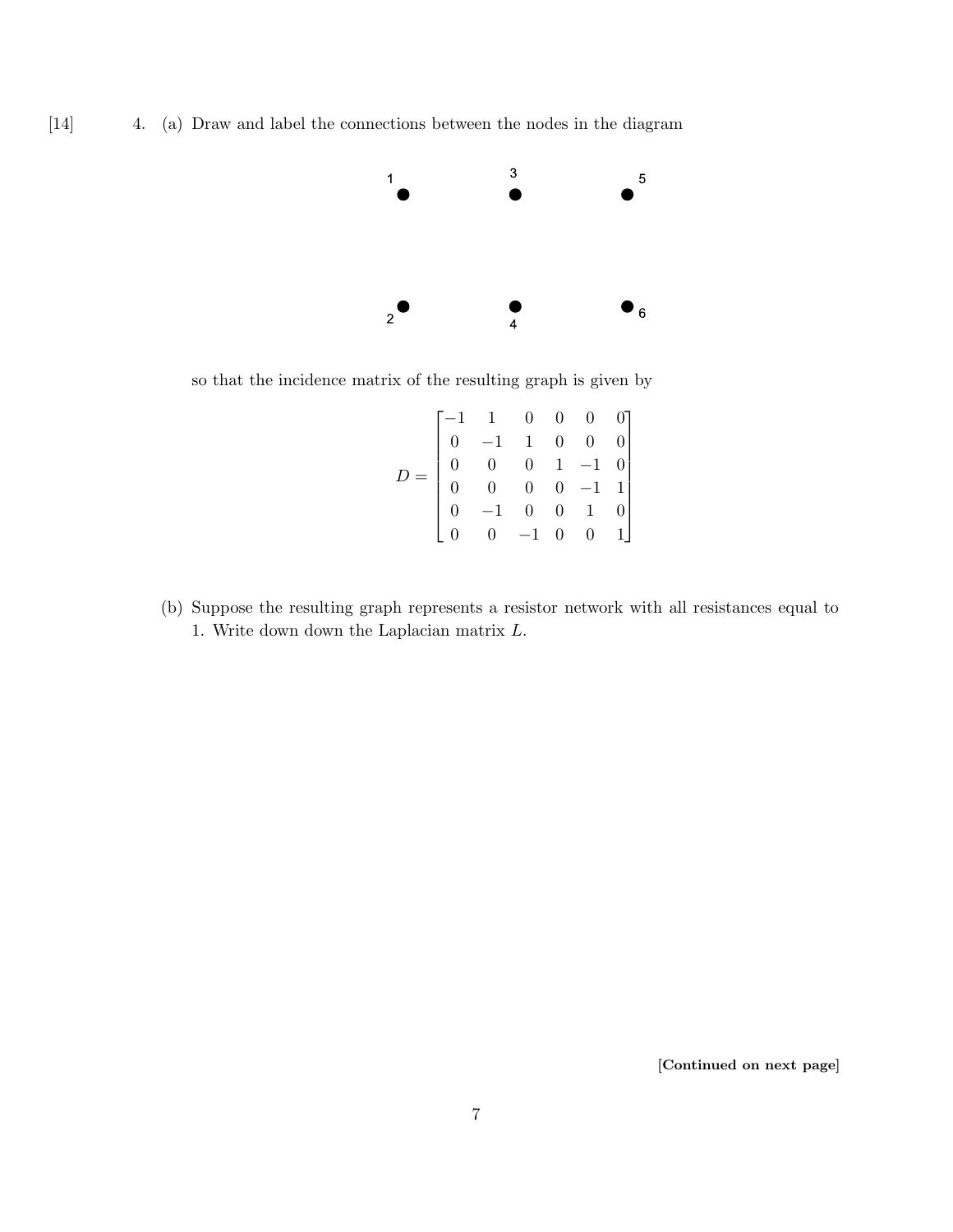

(d) A battery is attached to nodes 1 and 2 with voltages  $v_1 = 0$  and  $v_2 = 1$ . Write down the MATLAB/Octave commands that compute the voltages  $v_3, \ldots, v_6$  for the rest of the network. Assume that the matrix L has already been defined in MATLAB/Octave.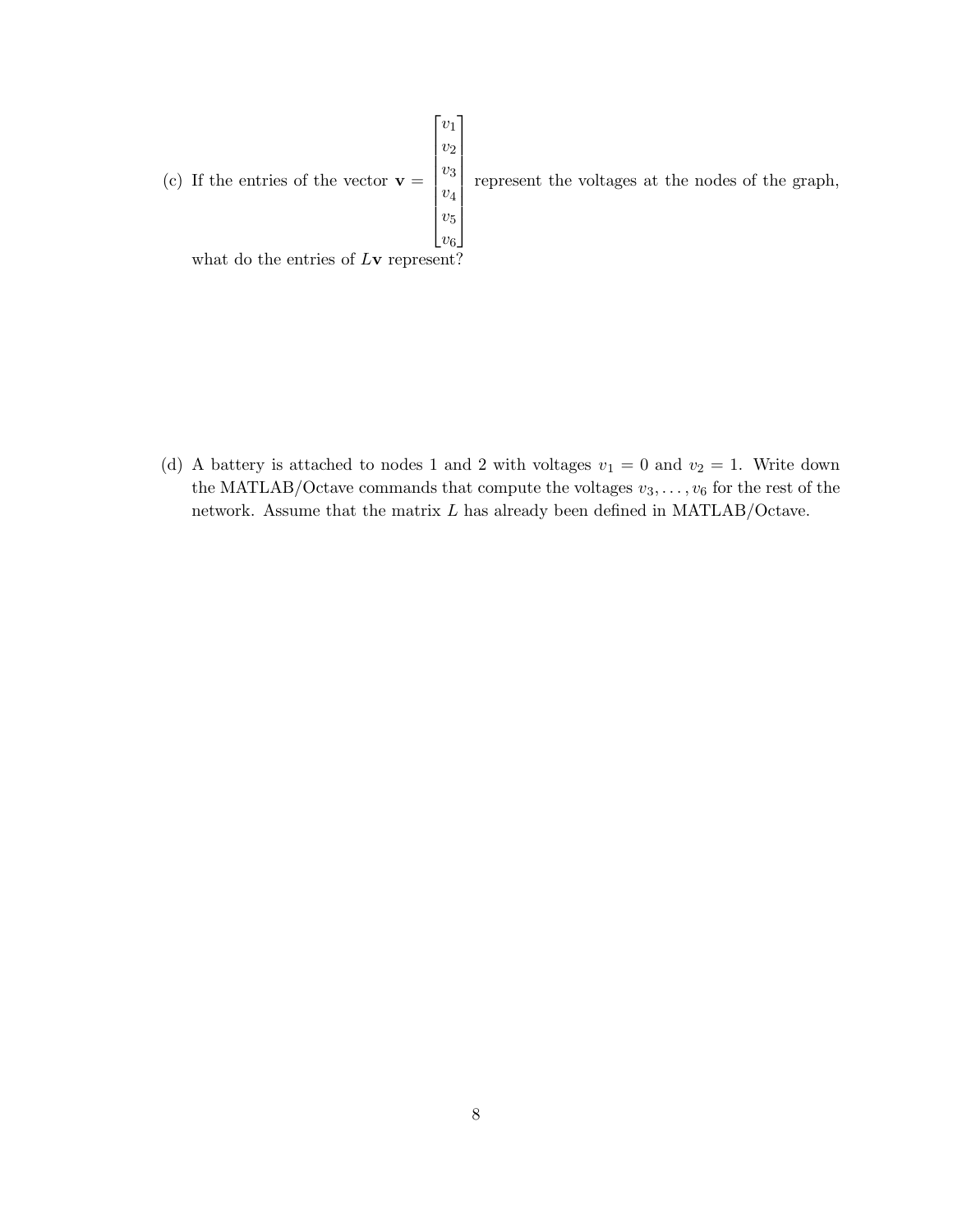[14] 5. The function  $e^{i\pi x}$  for  $x \in [0,1]$  can be expanded in a Fourier series

$$
e^{i\pi x} = \sum_{n=-\infty}^{\infty} c_n e^{2\pi i n x}
$$

(a) Calculate  $c_0$  and  $c_1$ . Simplify as much as possible. ( $\int e^{iax} dx = \frac{e^{iax}}{ia} + C$  for any  $a \neq 0$ .)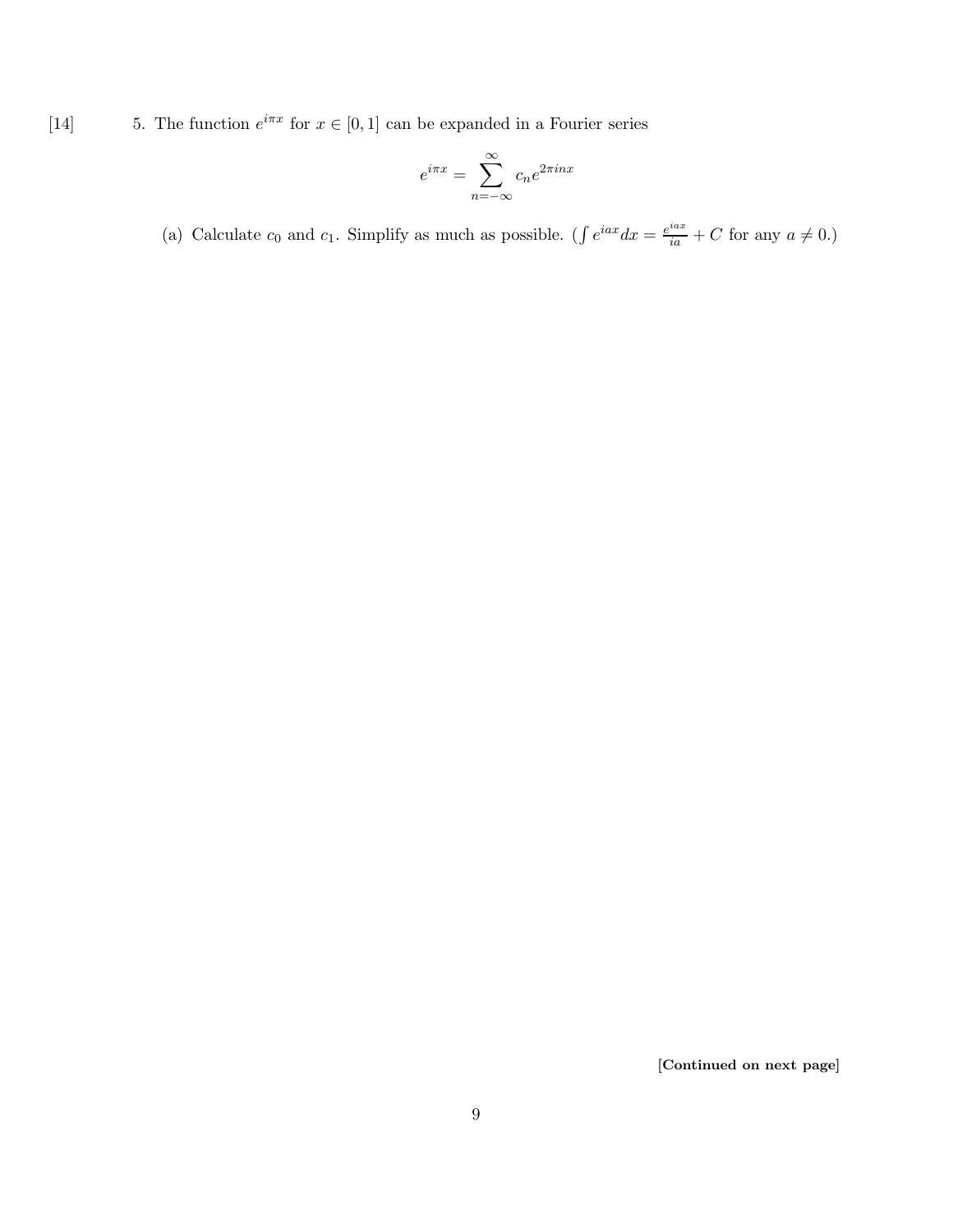(b) Suppose  $\phi_0(x), \phi_1(x), \phi_2(x), \ldots$  is an infinite orthonormal basis of functions on the interval  $\left[0,1\right]$  and we have the expansion

$$
e^{i\pi x} = \sum_{n=0}^{\infty} d_n \phi_n(x).
$$

Suppose, in addition, that  $\phi_0$  is the constant function  $\phi_0(x) = 1$ . Is it true that  $d_0 = c_0$ , where  $c_0$  is the Fourier coefficient above? Give a reason.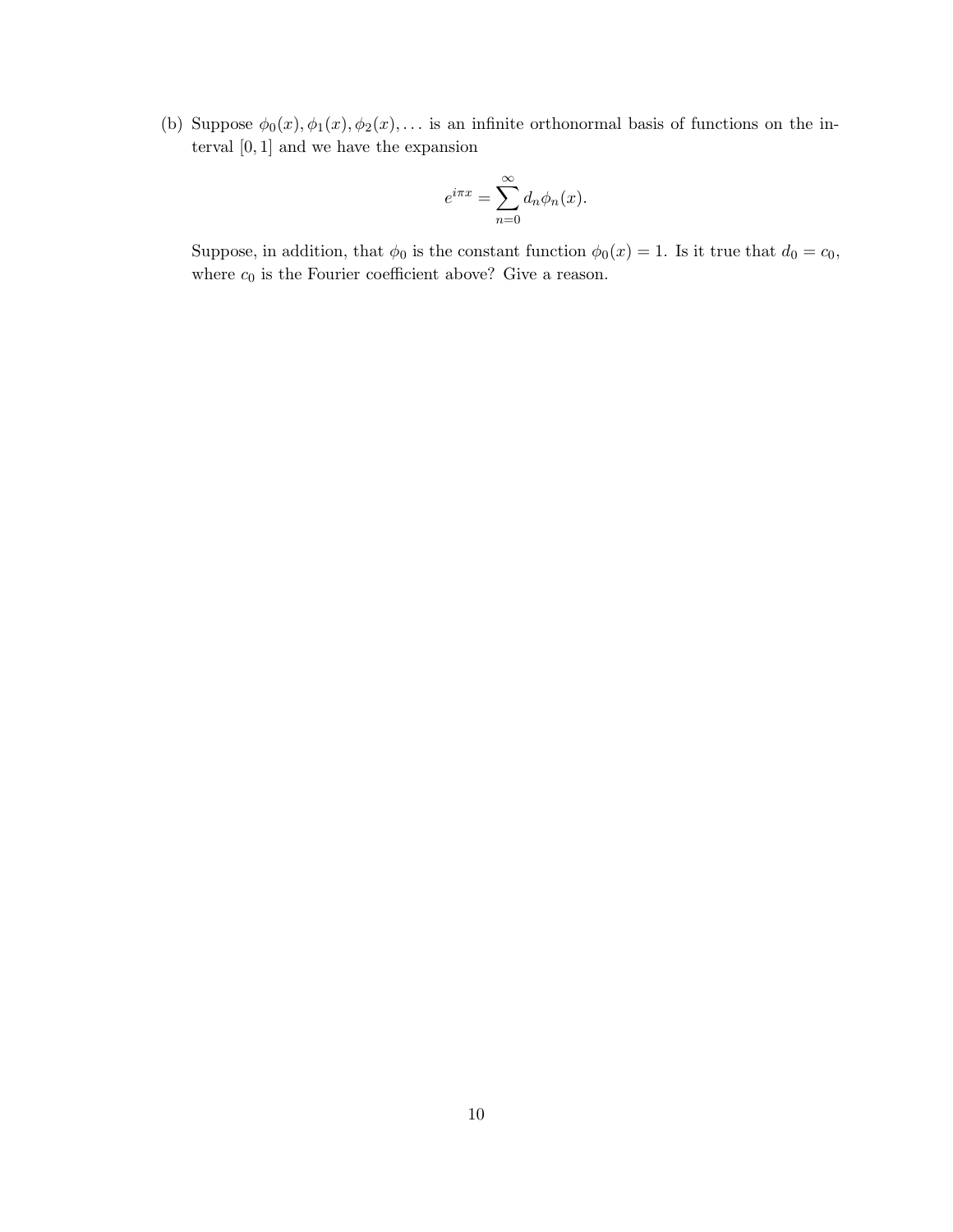For questions 6, 7  $\&$  8 choose and answer any TWO of the questions. Note that only two of the questions will be marked. Indicate which two you would like to have marked by circling the appropriate question numbers.

[15] 6. (a) Define the algebraic multiplicity and geometric multiplicity for an eigenvector  $\lambda$ . Under what conditions is a matrix diagonalizable?

> (b) Given a non-singular matrix  $A$ , and an "initial guess" vector  $x$ , write out the steps involved in the algorithm for the power method for calculating an eigenvector corresponding to the smallest (in magnitude) eigenvalue.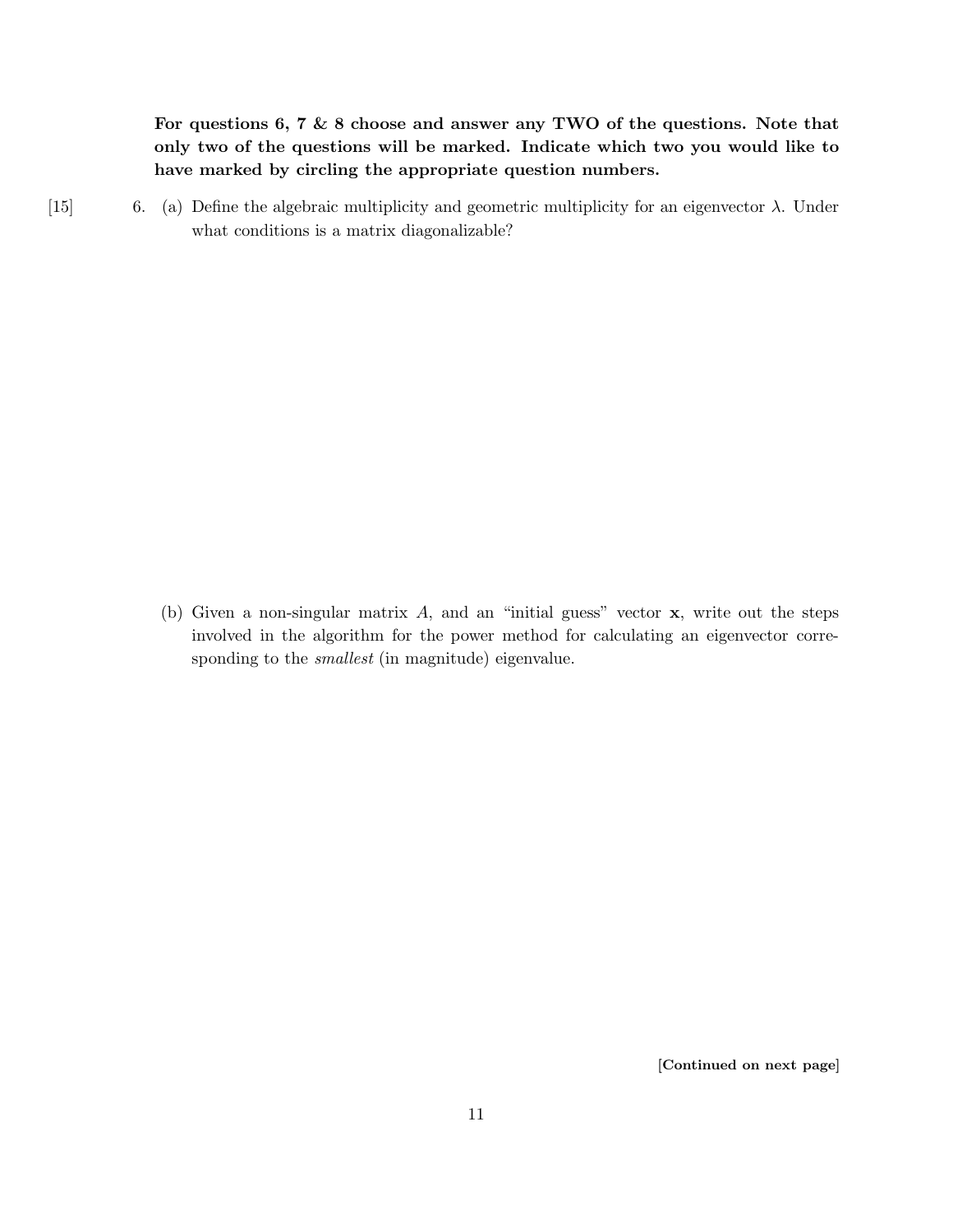(c) Suppose

0.0000

vector pair.

$$
A = \begin{bmatrix} -11 & 10.5 & -4.5 \\ -9 & 8.5 & -4.5 \\ 12 & -12 & 4 \end{bmatrix}
$$

After many iterations of the steps in part (b) you find  $\mathbf{x}_{100}$  =  $\sqrt{ }$  $\Big\}$ 0.7071 0.7071 0.0000 1  $\Big\}, \mathbf{x}_{101} =$  $\lceil$  $\overline{\phantom{a}}$  $-0.7071$  $-0.7071$ 1 , and  $A\mathbf{x}_{100} =$  $\sqrt{ }$  $\overline{\phantom{a}}$ −0.3536 −0.3536 1 . Determine the corresponding eigenvalue eigen-

0.0000

(d) Describe a case when the power method may fail to converge.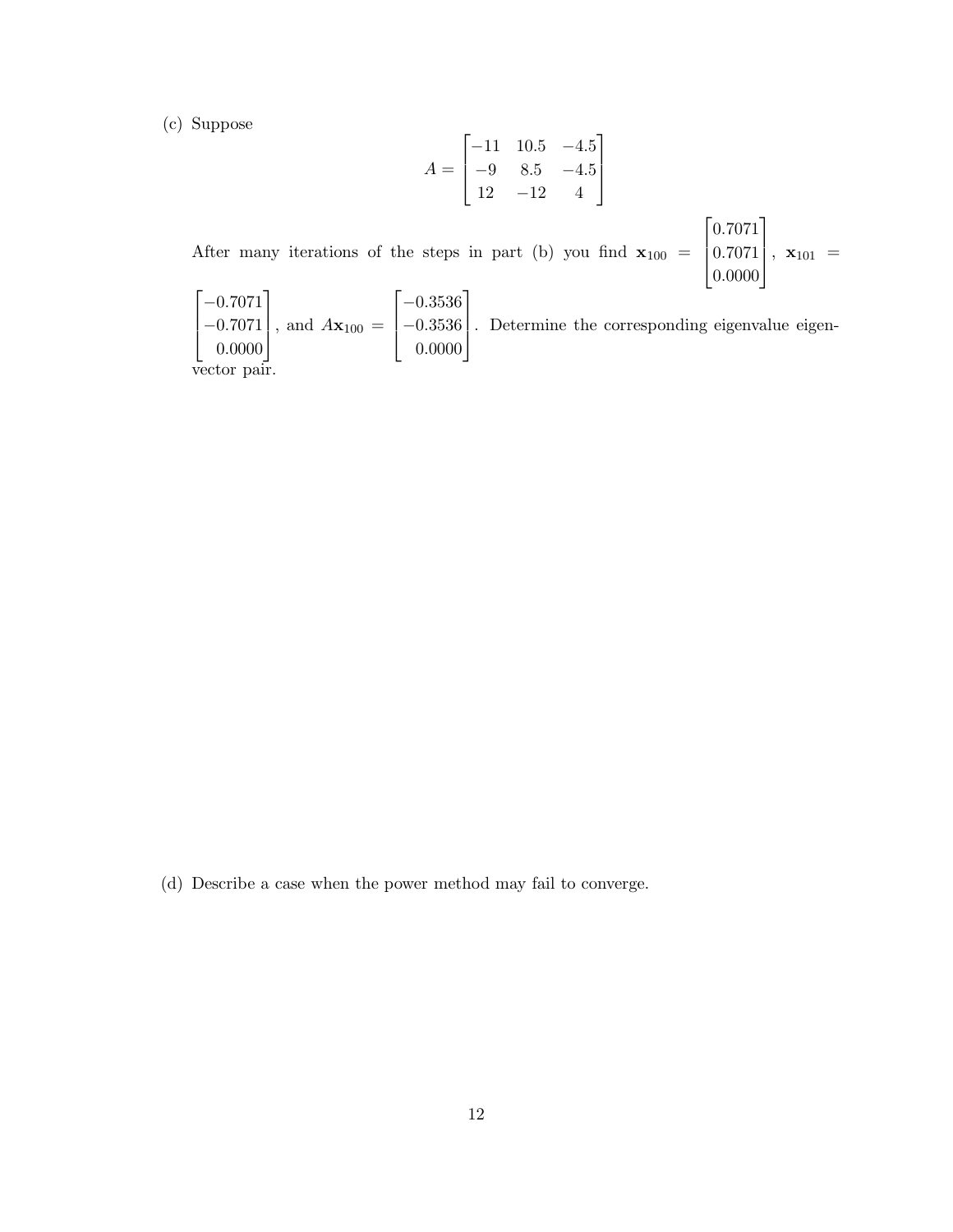[15] 7. Given the recurrence relation

$$
x_{n+1} = 3x_n - 2x_{n-1}
$$

with the initial condition  $x_0 = a$  and  $x_1 = b$ ,

(a) Solve the recurrence relation. (Give a general scalar expression for  $x_n$  in terms of n, a, and b).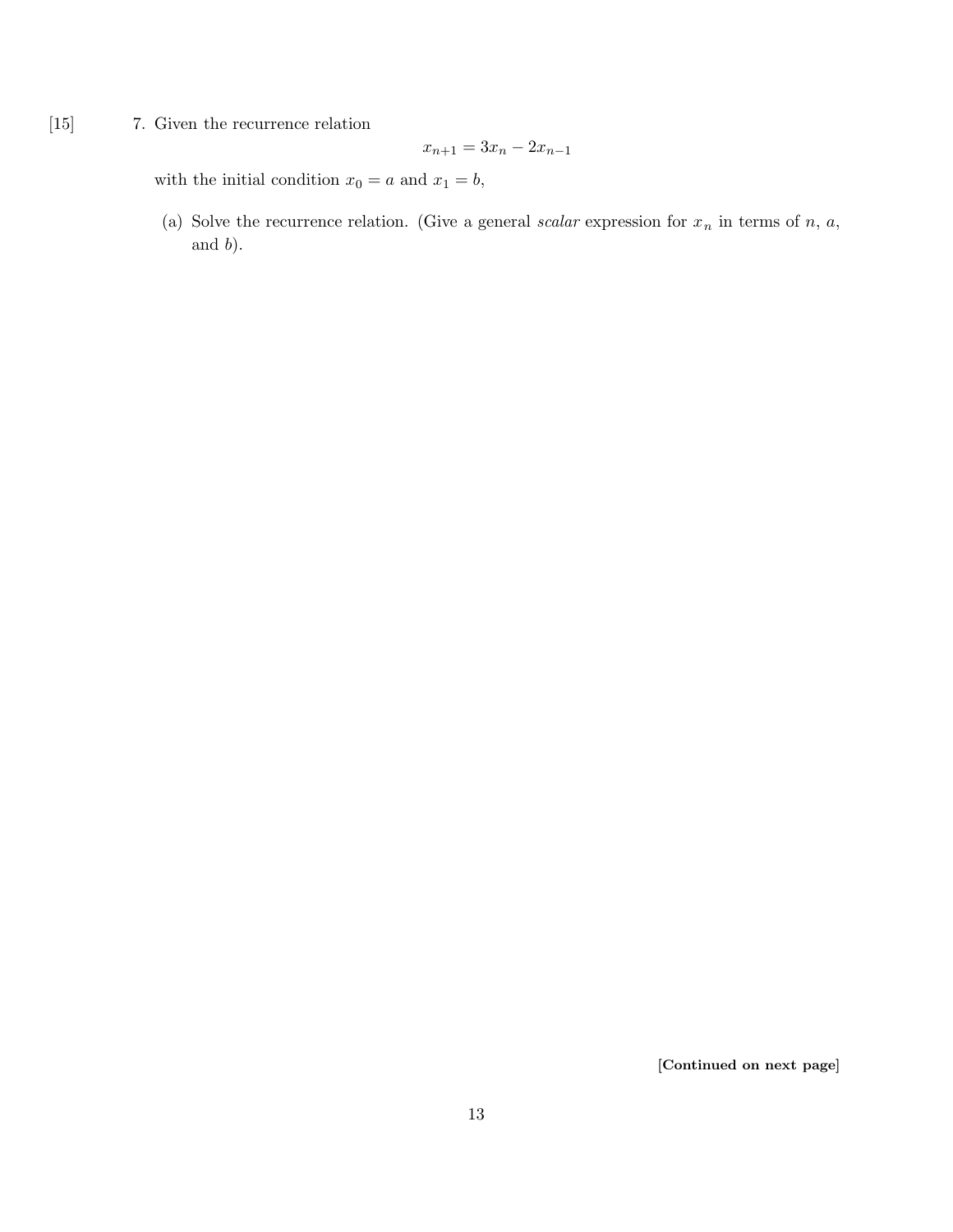(b) For what values of a and b will the sequence  $x_0, x_1, x_2, \ldots$  converge to a finite limit?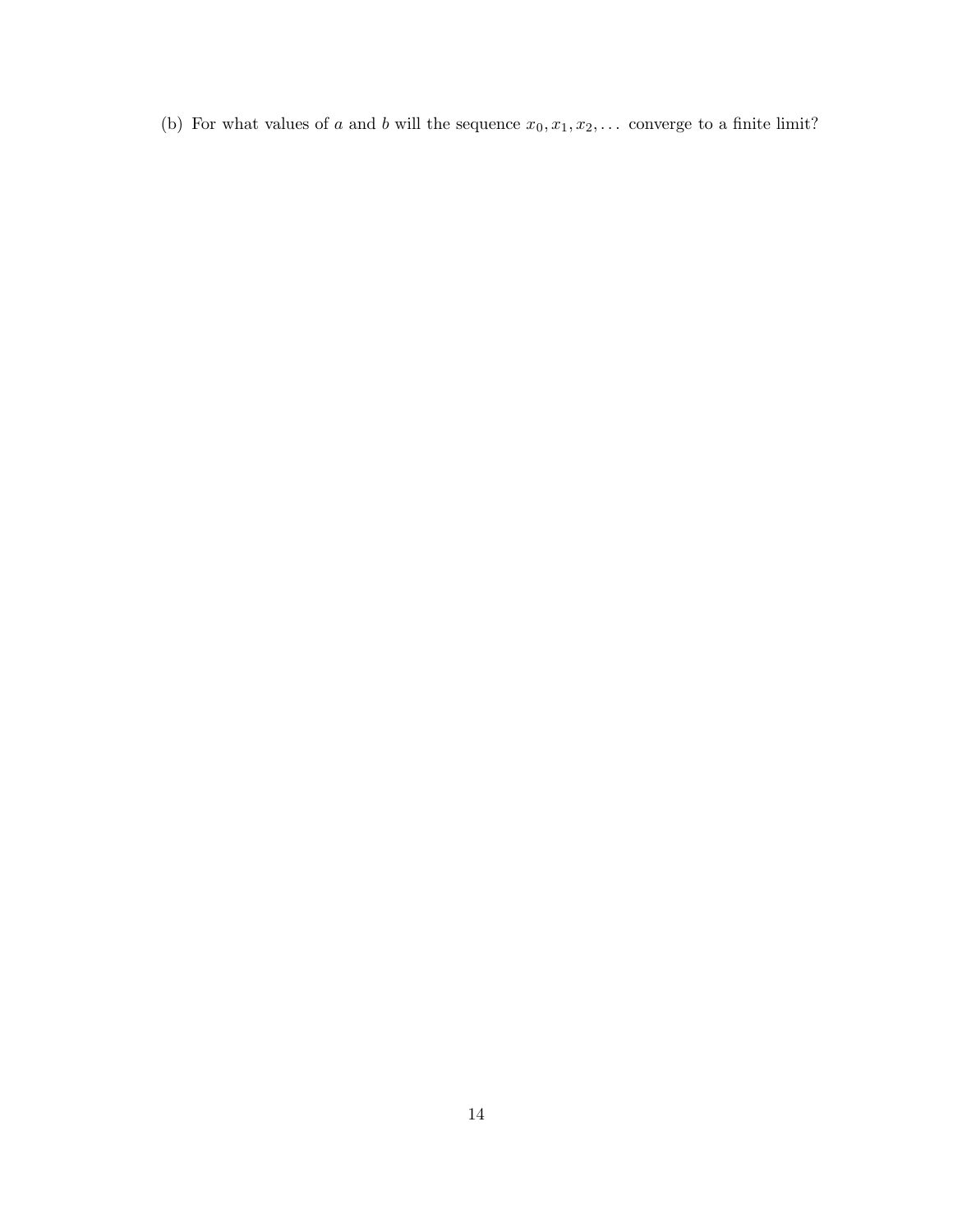[15] 8. A player begins a game of chance by placing a marker in box 2, marked start. A die is rolled, and the marker is moved one square to the left if a 1 or 2 is rolled and one square to the right if a 3, 4, 5, or 6 is rolled. This process continues until the marker lands in square 1, in which case the player wins the game, or in square 4, in which case the player loses the game.

| wir | start | lose |
|-----|-------|------|

(a) Write a stochastic matrix that represents the behaviour of the game. Label the columns with the corresponding "states" of the game. (*Hint:* Once you win, you win forever; and once you lose, you lose forever; i.e., if you reach state 1 at some point you will continue to stay at state 1 forever-after.)

(b) How would you check in MATLAB/Octave whether the above stochastic matrix has only one eigenvalue equal to 1 or multiple eigenvalues equal to 1? Write down the commands you would use and explain how the output would indicate which of the possibilities is true.